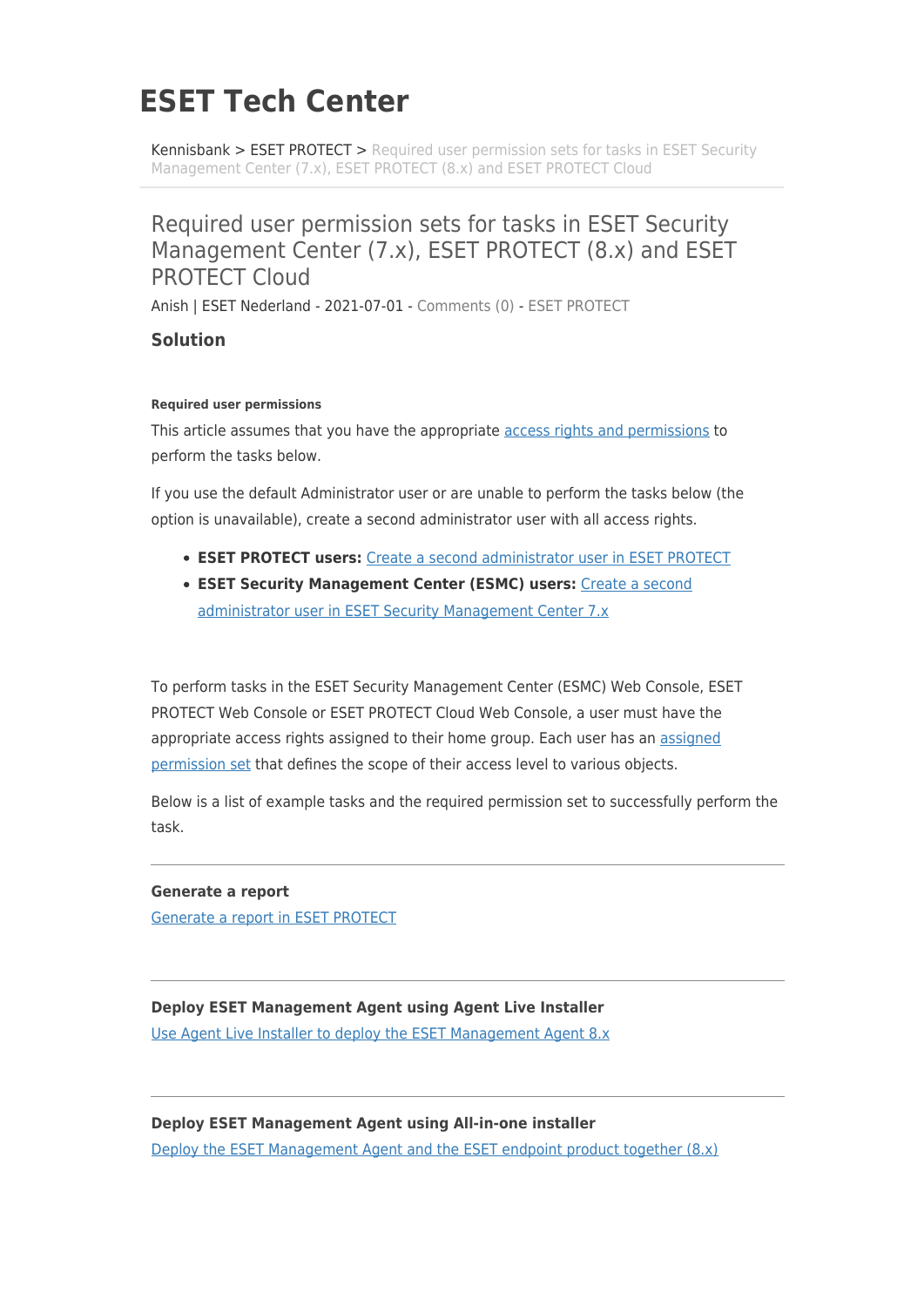## **Deploy the ESET Endpoint Product**

[Deploy or upgrade ESET endpoint products using ESET PROTECT](https://support.eset.com/en/kb7654-deploy-or-upgrade-eset-endpoint-products-using-eset-protect-80)

## **Run a Client Task** [Create a trigger and add target computers or groups to execute a Client Task in ESET](https://support.eset.com/en/kb7816-create-a-trigger-and-add-target-computers-or-groups-to-execute-a-client-task-in-eset-protect) [PROTECT](https://support.eset.com/en/kb7816-create-a-trigger-and-add-target-computers-or-groups-to-execute-a-client-task-in-eset-protect)

## **Create or edit a policy**

[Create a new policy in ESET PROTECT](https://support.eset.com/en/kb7824-create-a-new-policy-in-eset-protect)

**Assign or unassign a policy** Refer to the [Assign a Policy to a Client topic](https://help.eset.com/protect_admin/latest/en-US/admin_pol_assign_policy_to_client.html) of the ESET PROTECT Online Help guide.

### **Request configuration of the ESET product on the managed computer**

Refer to the [Configuration section of the Computer details topic](https://help.eset.com/protect_admin/latest/en-US/computer_details.html#config) in the ESET PROTECT Online Help guide.

#### **Create and generate notifications**

Refer to the **Notifications topic** in the ESET PROTECT Online Help guide.

## **Edit ESET PROTECT Server settings**

Refer to the [Server Settings topic](https://help.eset.com/protect_admin/latest/en-US/admin_server_settings.html) in the ESET PROTECT Online Help guide.

#### **Add or edit users**

Refer to the [Add New Users topic](https://help.eset.com/protect_admin/latest/en-US/admin_user_management_add_users.html) or [Edit Users topic](https://help.eset.com/protect_admin/latest/en-US/admin_user_management_edit_users.html) in the ESET PROTECT Online Help guide.